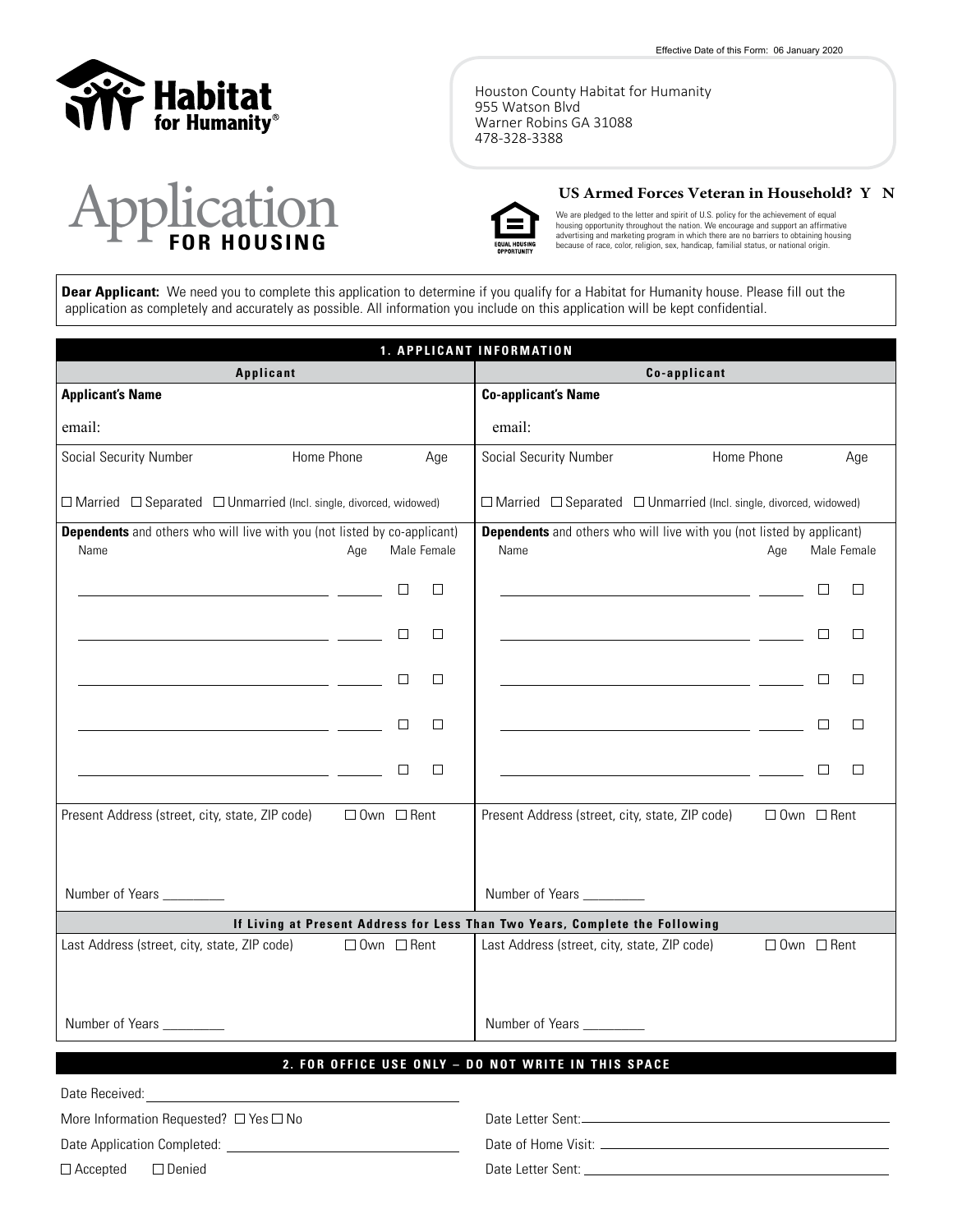| <b>3. WILLINGNESS TO PARTNER</b>                                                                                                                                                                                                                                                                                                                                                             |                             |     |                  |
|----------------------------------------------------------------------------------------------------------------------------------------------------------------------------------------------------------------------------------------------------------------------------------------------------------------------------------------------------------------------------------------------|-----------------------------|-----|------------------|
| To be considered for a Habitat home, you and your family must be willing to complete a certain number of "sweat-equity" hours. Your help in build-<br>ing your home and the homes of others is called "sweat equity," and may include clearing the lot, painting, helping with construction, working in<br>the Habitat office, attending homeownership classes or other approved activities. |                             |     |                  |
|                                                                                                                                                                                                                                                                                                                                                                                              |                             | Yes | <b>No</b>        |
| I AM WILLING TO COMPLETE THE REQUIRED SWEAT-EQUITY HOURS:                                                                                                                                                                                                                                                                                                                                    | Applicant:<br>Co-applicant: | П   | $\Box$<br>$\Box$ |
| 4. PRESENT HOUSING CONDITIONS                                                                                                                                                                                                                                                                                                                                                                |                             |     |                  |
| Number of bedrooms (please circle) 1 2 3<br>4 5                                                                                                                                                                                                                                                                                                                                              |                             |     |                  |
| Other rooms in the place where you are currently living:                                                                                                                                                                                                                                                                                                                                     |                             |     |                  |
| $\Box$ Kitchen<br>$\Box$ Living Room<br>$\Box$ Dining Room<br>$\Box$ Bathroom<br>$\Box$ Other (please describe)                                                                                                                                                                                                                                                                              |                             |     |                  |
| If you rent your residence, what is your monthly rent payment? \$<br>/month                                                                                                                                                                                                                                                                                                                  |                             |     |                  |
| (Please supply a copy of your lease or a copy of a money order receipt or canceled rent check.)                                                                                                                                                                                                                                                                                              |                             |     |                  |
|                                                                                                                                                                                                                                                                                                                                                                                              |                             |     |                  |
| In the space below, describe the condition of the house or apartment where you live. Why do you need a Habitat home?                                                                                                                                                                                                                                                                         |                             |     |                  |

# **5 . P r o p e r t y In f o r m at i o n**

| If you own your residence, what is your monthly mortgage payment? \$                      | /month | Unpaid Balance \$ |  |
|-------------------------------------------------------------------------------------------|--------|-------------------|--|
| Do you own land? $\square$ No $\square$ Yes (If yes, please describe, including location) |        |                   |  |
| Is there a mortgage on the land? $\Box$ No $\Box$ Yes If yes:<br>Monthly Payment \$       |        | Unpaid Balance \$ |  |

If you are approved for a Habitat home, how should your name(s) appear on the legal documents?

|                                             |  |                       | <b>6. EMPLOYMENT INFORMATION</b>                                                 |                       |                       |
|---------------------------------------------|--|-----------------------|----------------------------------------------------------------------------------|-----------------------|-----------------------|
| Applicant                                   |  |                       | Co-applicant                                                                     |                       |                       |
| Name and Address of <b>Current</b> Employer |  | Years on This Job     | Name and Address of <b>Current</b> Employer                                      |                       | Years on This Job     |
|                                             |  |                       |                                                                                  |                       |                       |
|                                             |  | Monthly (Gross) Wages |                                                                                  |                       | Monthly (Gross) Wages |
|                                             |  | S                     |                                                                                  |                       | S                     |
| Type of Business                            |  | <b>Business Phone</b> | Type of Business                                                                 | <b>Business Phone</b> |                       |
|                                             |  |                       |                                                                                  |                       |                       |
|                                             |  |                       | If Working at Current Job Less Than One Year, Complete the Following Information |                       |                       |
| Name and Address of Last Employer           |  | Years on This Job     | Name and Address of Last Employer                                                |                       | Years on This Job     |
|                                             |  |                       |                                                                                  |                       |                       |
|                                             |  | Monthly (Gross) Wages |                                                                                  |                       | Monthly (Gross) Wages |
|                                             |  | \$                    |                                                                                  |                       | \$                    |
| <b>Business Phone</b><br>Type of Business   |  |                       | Type of Business                                                                 |                       | <b>Business Phone</b> |
|                                             |  |                       |                                                                                  |                       |                       |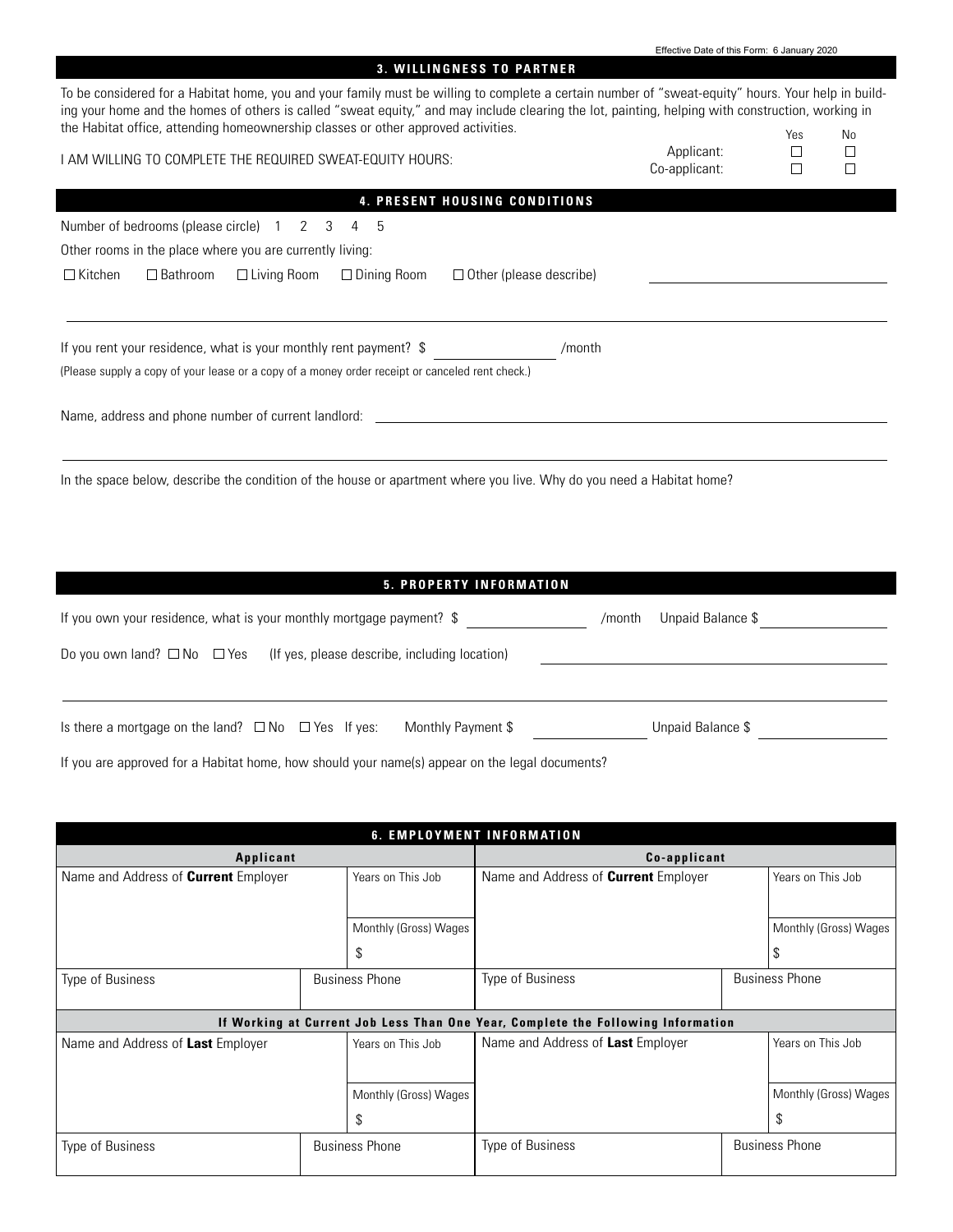Effective Date of this Form: 6 January 2020

|                                                                                                                                                                                                                                             | 7. MONTHLY INCOME AND COMBINED MONTHLY BILLS |                           |                                                     |                                                                                                                                                                                                                                     |                                  |  |  |
|---------------------------------------------------------------------------------------------------------------------------------------------------------------------------------------------------------------------------------------------|----------------------------------------------|---------------------------|-----------------------------------------------------|-------------------------------------------------------------------------------------------------------------------------------------------------------------------------------------------------------------------------------------|----------------------------------|--|--|
| <b>Gross Monthly Income</b>                                                                                                                                                                                                                 | Applicant                                    | <b>Co-Applicant</b>       | <sup>2</sup> Others in Household                    | <sup>3</sup> Monthly Bills                                                                                                                                                                                                          | <b>Monthly Amount</b>            |  |  |
| <sup>1</sup> Base Employment Income                                                                                                                                                                                                         | \$                                           | \$                        | \$                                                  | Rent                                                                                                                                                                                                                                | \$                               |  |  |
| <b>TANF</b>                                                                                                                                                                                                                                 |                                              |                           |                                                     | <b>Utilities</b>                                                                                                                                                                                                                    |                                  |  |  |
| Food Stamps                                                                                                                                                                                                                                 |                                              |                           |                                                     | Car Payments                                                                                                                                                                                                                        |                                  |  |  |
| Social Security                                                                                                                                                                                                                             |                                              |                           |                                                     | Insurance                                                                                                                                                                                                                           |                                  |  |  |
| SSI                                                                                                                                                                                                                                         |                                              |                           |                                                     | Child Care                                                                                                                                                                                                                          |                                  |  |  |
| Disability                                                                                                                                                                                                                                  |                                              |                           |                                                     | School Lunch                                                                                                                                                                                                                        |                                  |  |  |
| Alimony                                                                                                                                                                                                                                     |                                              |                           |                                                     | Average Credit Card Payment                                                                                                                                                                                                         |                                  |  |  |
| Child Support                                                                                                                                                                                                                               |                                              |                           |                                                     | Student Loans                                                                                                                                                                                                                       |                                  |  |  |
| Other                                                                                                                                                                                                                                       |                                              |                           |                                                     | Alimony/Child Support                                                                                                                                                                                                               |                                  |  |  |
| <b>Total</b>                                                                                                                                                                                                                                | \$                                           | $\boldsymbol{\mathsf{S}}$ | \$                                                  | <b>Total</b>                                                                                                                                                                                                                        | \$                               |  |  |
| <sup>1</sup> Self-employed applicant(s) may be required to provide additional docu-<br>mentation such as tax returns and financial statements.<br><sup>3</sup> Please attach copies of last month's bills.<br>and how will you pay it back? |                                              |                           | Name<br>8. SOURCE OF DOWN PAYMENT AND CLOSING COSTS | <sup>2</sup> List additional household members over 18 who receive income:<br>Age<br>Where will you get the money to make the down payment (for example, savings or parents)? If you borrow the money, who will you borrow it from, | Monthly Income<br>\$<br>\$<br>\$ |  |  |
|                                                                                                                                                                                                                                             |                                              |                           | 9. ASSETS                                           |                                                                                                                                                                                                                                     |                                  |  |  |
|                                                                                                                                                                                                                                             |                                              |                           | List Checking and Savings Accounts Below            |                                                                                                                                                                                                                                     |                                  |  |  |
| Name and Address of Bank, Savings & Loan, or Credit Union:                                                                                                                                                                                  |                                              |                           |                                                     | Name and Address of Bank, Savings & Loan, or Credit Union:                                                                                                                                                                          |                                  |  |  |
| Account Number:                                                                                                                                                                                                                             |                                              | Balance \$                | Account Number:                                     | Balance \$                                                                                                                                                                                                                          |                                  |  |  |
| Name and Address of Bank, Savings & Loan, or Credit Union:                                                                                                                                                                                  |                                              |                           |                                                     | Name and Address of Bank, Savings & Loan, or Credit Union:                                                                                                                                                                          |                                  |  |  |
| Account Number:                                                                                                                                                                                                                             |                                              | Balance \$                | Account Number:                                     | Balance \$                                                                                                                                                                                                                          |                                  |  |  |
| Name and Address of Bank, Savings & Loan, or Credit Union:                                                                                                                                                                                  |                                              |                           |                                                     | Name and Address of Bank, Savings & Loan, or Credit Union:                                                                                                                                                                          |                                  |  |  |
| Account Number:                                                                                                                                                                                                                             |                                              | Balance \$                | Account Number:                                     | Balance \$                                                                                                                                                                                                                          |                                  |  |  |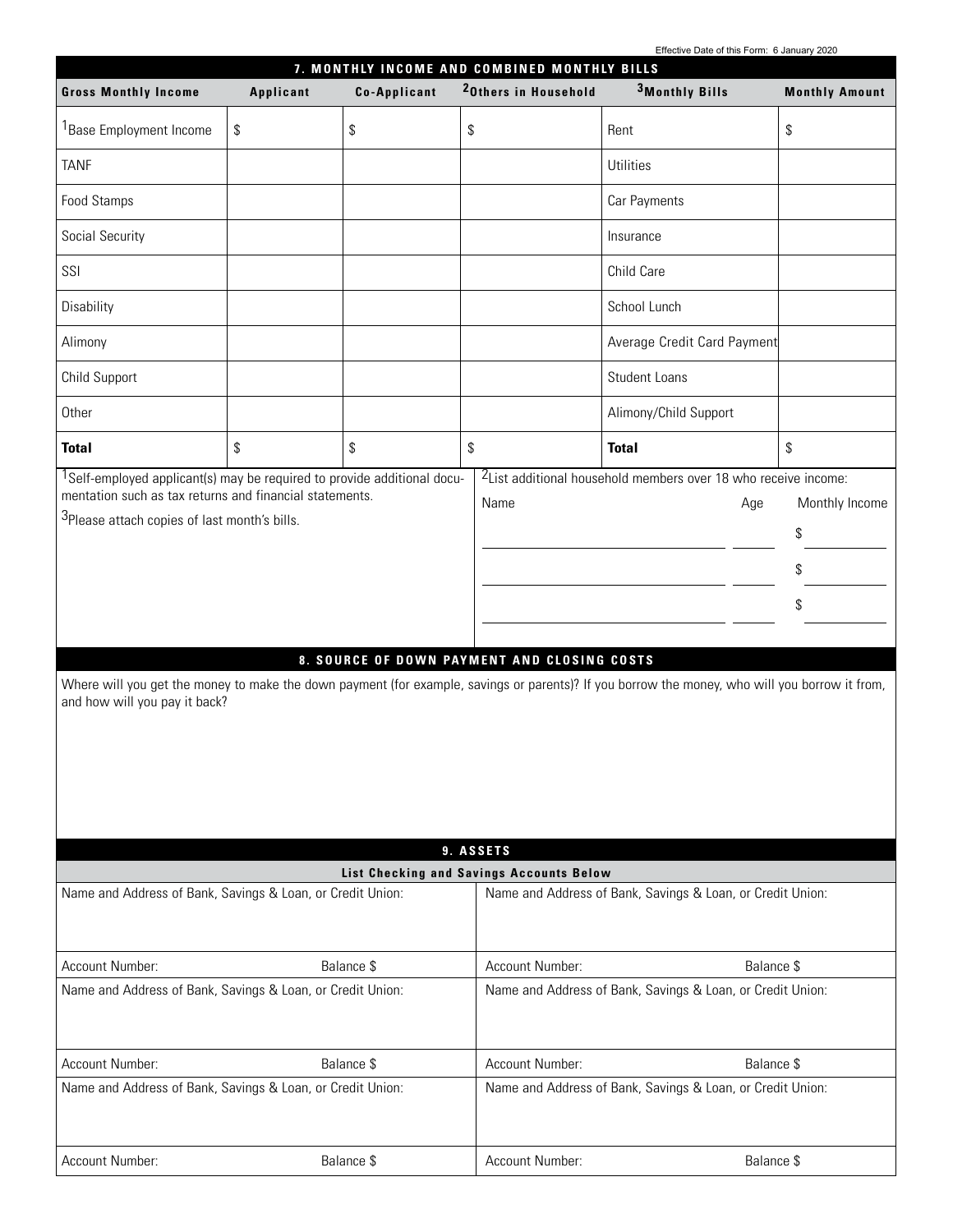|                                                                     |                    |                   | Effective Date of this Form: 6 January 2020                                                                                                                                                                                                                                                                                                                                                                                                                                                                                                                                                                                                                                                                                                                                           |                         |                   |              |
|---------------------------------------------------------------------|--------------------|-------------------|---------------------------------------------------------------------------------------------------------------------------------------------------------------------------------------------------------------------------------------------------------------------------------------------------------------------------------------------------------------------------------------------------------------------------------------------------------------------------------------------------------------------------------------------------------------------------------------------------------------------------------------------------------------------------------------------------------------------------------------------------------------------------------------|-------------------------|-------------------|--------------|
| Do you own a:                                                       | Yes                | <b>No</b>         | Do you own a:                                                                                                                                                                                                                                                                                                                                                                                                                                                                                                                                                                                                                                                                                                                                                                         |                         | Yes               | <b>No</b>    |
| Boat                                                                | □                  | П                 | Car $(\#1)$                                                                                                                                                                                                                                                                                                                                                                                                                                                                                                                                                                                                                                                                                                                                                                           |                         | □                 | П            |
| Mobile Home                                                         | □                  | П                 |                                                                                                                                                                                                                                                                                                                                                                                                                                                                                                                                                                                                                                                                                                                                                                                       |                         |                   |              |
| Washer                                                              | $\Box$             | П                 | Car (#2)                                                                                                                                                                                                                                                                                                                                                                                                                                                                                                                                                                                                                                                                                                                                                                              |                         | $\Box$            | $\Box$       |
| Dryer                                                               | □                  | $\Box$            | Make and Year <b>Example 20</b> Note that the Make and Year                                                                                                                                                                                                                                                                                                                                                                                                                                                                                                                                                                                                                                                                                                                           |                         |                   |              |
|                                                                     |                    |                   | <b>10. DEBT</b>                                                                                                                                                                                                                                                                                                                                                                                                                                                                                                                                                                                                                                                                                                                                                                       |                         |                   |              |
|                                                                     |                    |                   | To Whom Do You and the Co-applicant Owe Money?                                                                                                                                                                                                                                                                                                                                                                                                                                                                                                                                                                                                                                                                                                                                        |                         |                   |              |
| <b>COLUMN1</b>                                                      |                    |                   | <b>COLUMN 2</b>                                                                                                                                                                                                                                                                                                                                                                                                                                                                                                                                                                                                                                                                                                                                                                       |                         |                   |              |
| Car                                                                 | Monthly<br>Payment | Unpaid<br>Balance | <b>Cell Phone Contracts</b>                                                                                                                                                                                                                                                                                                                                                                                                                                                                                                                                                                                                                                                                                                                                                           | Monthly<br>Payment      | Unpaid<br>Balance |              |
|                                                                     | \$                 | \$                |                                                                                                                                                                                                                                                                                                                                                                                                                                                                                                                                                                                                                                                                                                                                                                                       | \$                      | \$                |              |
|                                                                     | Mos. left to pay:  |                   |                                                                                                                                                                                                                                                                                                                                                                                                                                                                                                                                                                                                                                                                                                                                                                                       | Mos. left to pay:       |                   |              |
| Furniture, Appliances and Televisions                               | Monthly            | Unpaid            | <b>Other Money You Owe</b>                                                                                                                                                                                                                                                                                                                                                                                                                                                                                                                                                                                                                                                                                                                                                            |                         |                   |              |
|                                                                     | Payment            | Balance           | Name and Address of Company                                                                                                                                                                                                                                                                                                                                                                                                                                                                                                                                                                                                                                                                                                                                                           | Monthly                 | Unpaid            |              |
|                                                                     | \$                 | \$                |                                                                                                                                                                                                                                                                                                                                                                                                                                                                                                                                                                                                                                                                                                                                                                                       | Payment                 | Balance           |              |
|                                                                     | Mos. left to pay:  |                   |                                                                                                                                                                                                                                                                                                                                                                                                                                                                                                                                                                                                                                                                                                                                                                                       | \$                      | \$                |              |
| <b>Credit Card</b>                                                  | Monthly<br>Payment | Unpaid<br>Balance | Alimony/Child Support                                                                                                                                                                                                                                                                                                                                                                                                                                                                                                                                                                                                                                                                                                                                                                 | Mos. left to pay:<br>\$ |                   | /month       |
|                                                                     | \$                 | \$                | Job-related Expenses                                                                                                                                                                                                                                                                                                                                                                                                                                                                                                                                                                                                                                                                                                                                                                  | \$                      |                   | /month       |
|                                                                     | Mos. left to pay:  |                   | (Child Care, Union Dues, etc.)                                                                                                                                                                                                                                                                                                                                                                                                                                                                                                                                                                                                                                                                                                                                                        | \$                      |                   | /month       |
| Medical                                                             | Monthly<br>Payment | Unpaid<br>Balance | <b>Column 2: Subtotal of Payments</b>                                                                                                                                                                                                                                                                                                                                                                                                                                                                                                                                                                                                                                                                                                                                                 | \$                      |                   | /month       |
|                                                                     | \$                 | \$                | <b>Column 1: Subtotal of Payments</b>                                                                                                                                                                                                                                                                                                                                                                                                                                                                                                                                                                                                                                                                                                                                                 | \$                      |                   | /month       |
|                                                                     | Mos. left to pay:  |                   |                                                                                                                                                                                                                                                                                                                                                                                                                                                                                                                                                                                                                                                                                                                                                                                       |                         |                   |              |
|                                                                     |                    |                   |                                                                                                                                                                                                                                                                                                                                                                                                                                                                                                                                                                                                                                                                                                                                                                                       |                         |                   |              |
| <b>Column 1: Subtotal of Payments</b>                               | \$                 | /month            | <b>Total Monthly Expenses</b>                                                                                                                                                                                                                                                                                                                                                                                                                                                                                                                                                                                                                                                                                                                                                         | \$                      |                   | /month       |
|                                                                     |                    |                   | <b>11. DECLARATIONS</b>                                                                                                                                                                                                                                                                                                                                                                                                                                                                                                                                                                                                                                                                                                                                                               |                         |                   |              |
|                                                                     |                    |                   | Please Check the Box That Best Answers the Following Questions for You and the Co-applicant.                                                                                                                                                                                                                                                                                                                                                                                                                                                                                                                                                                                                                                                                                          |                         |                   |              |
|                                                                     |                    |                   | Applicant                                                                                                                                                                                                                                                                                                                                                                                                                                                                                                                                                                                                                                                                                                                                                                             |                         | Co-applicant      |              |
| Do you have any debt because of a court decision against you?<br>а. |                    |                   | $\Box$ No<br>$\Box$ Yes                                                                                                                                                                                                                                                                                                                                                                                                                                                                                                                                                                                                                                                                                                                                                               | $\Box$ Yes              |                   | $\square$ No |
| Have you been declared bankrupt within the past seven years?<br>b.  |                    |                   | $\Box$ Yes<br>$\square$ No                                                                                                                                                                                                                                                                                                                                                                                                                                                                                                                                                                                                                                                                                                                                                            | $\Box$ Yes              |                   | $\square$ No |
| Have you had property foreclosed on in the past seven years?<br>C.  |                    |                   | $\Box$ Yes<br>$\square$ No                                                                                                                                                                                                                                                                                                                                                                                                                                                                                                                                                                                                                                                                                                                                                            | $\Box$ Yes              |                   | $\square$ No |
| Are you currently involved in a lawsuit?<br>d.                      |                    |                   | $\Box$ Yes<br>$\Box$ No                                                                                                                                                                                                                                                                                                                                                                                                                                                                                                                                                                                                                                                                                                                                                               | $\Box$ Yes              |                   | $\Box$ No    |
| Are you paying alimony or child support?<br>е.                      |                    |                   | $\Box$ Yes<br>$\Box$ No                                                                                                                                                                                                                                                                                                                                                                                                                                                                                                                                                                                                                                                                                                                                                               | $\Box$ Yes              |                   | $\square$ No |
| Are you a U.S. citizen or permanent resident?<br>f.                 |                    |                   | $\Box$ Yes<br>$\Box$ No                                                                                                                                                                                                                                                                                                                                                                                                                                                                                                                                                                                                                                                                                                                                                               | $\Box$ Yes              |                   | $\Box$ No    |
|                                                                     |                    |                   | If you answered "yes" to any question a through e, or "no" to question f, please explain on a separate piece of paper.                                                                                                                                                                                                                                                                                                                                                                                                                                                                                                                                                                                                                                                                |                         |                   |              |
|                                                                     |                    |                   |                                                                                                                                                                                                                                                                                                                                                                                                                                                                                                                                                                                                                                                                                                                                                                                       |                         |                   |              |
|                                                                     |                    |                   | <b>12. AUTHORIZATION AND RELEASE</b>                                                                                                                                                                                                                                                                                                                                                                                                                                                                                                                                                                                                                                                                                                                                                  |                         |                   |              |
|                                                                     |                    |                   | I understand that by filing this application, I am authorizing Habitat for Humanity to evaluate my actual need for a Habitat home, my ability to repay<br>the no-interest loan and other expenses of homeownership and my willingness to be a partner family. I understand that the evaluation will include<br>personal visits, a credit check, and employment verification. I have answered all the questions on this application truthfully. I understand that if I<br>have not answered the questions truthfully, my application may be denied, and that even if I have already been selected to receive a Habitat home,<br>I may be disqualified from the program. The original or a copy of this application will be retained by Habitat for Humanity even if the application is |                         |                   |              |
| not approved.                                                       |                    |                   | I also understand that Habitat for Humanity screens all potential staff (whether paid or unpaid), board members and applicant families on the sex offender registry,<br>and that by completing this application, I am submitting myself and all persons listed on the first page of the application to such an inquiry. I further understand that<br>by completing this application, I am submitting myself and all persons listed on the first page of the application to a criminal background check.                                                                                                                                                                                                                                                                               |                         |                   |              |
| <b>Applicant Signature</b>                                          |                    | Date              | Co-applicant Signature                                                                                                                                                                                                                                                                                                                                                                                                                                                                                                                                                                                                                                                                                                                                                                | Date                    |                   |              |
| Χ                                                                   |                    |                   | Χ                                                                                                                                                                                                                                                                                                                                                                                                                                                                                                                                                                                                                                                                                                                                                                                     |                         |                   |              |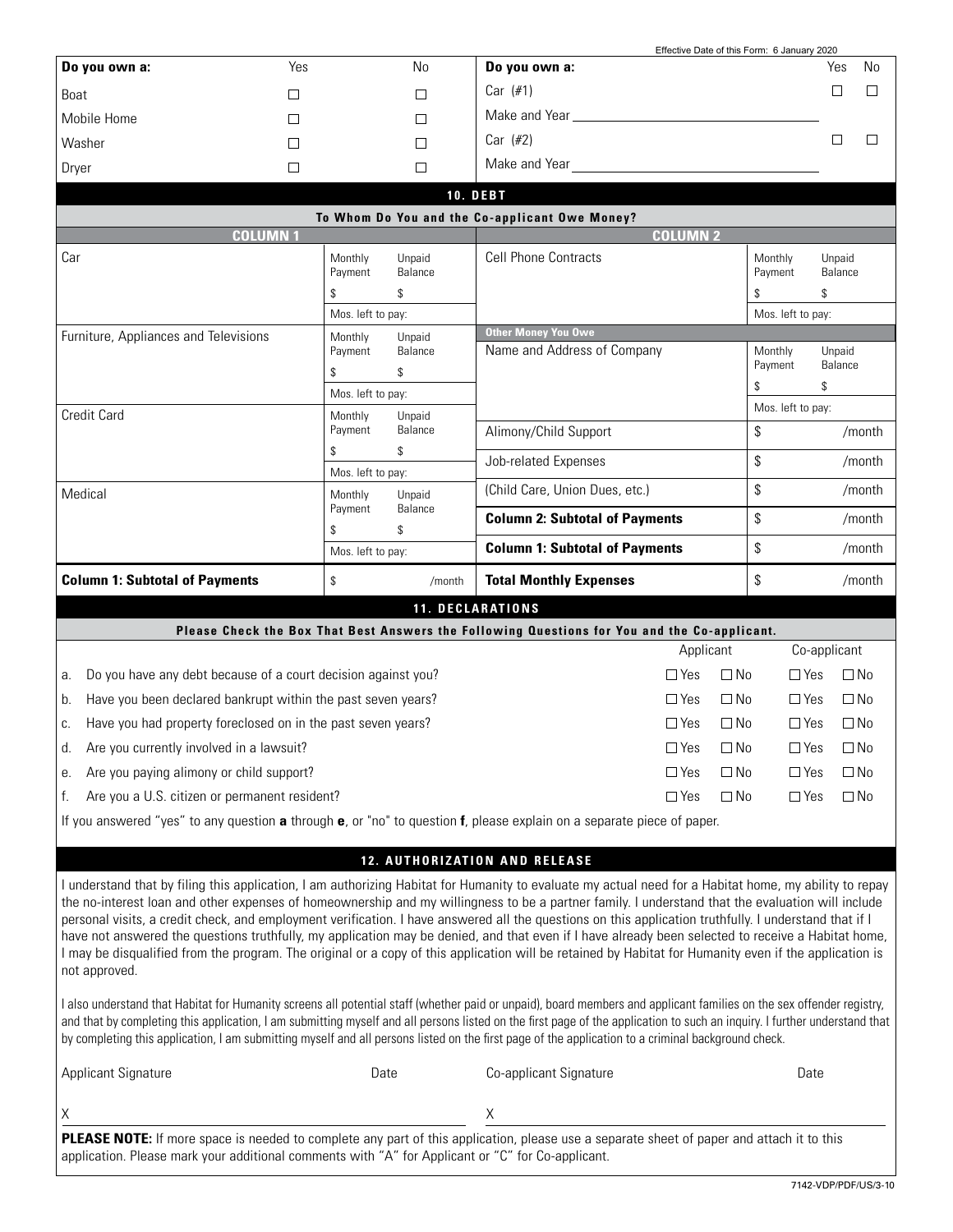#### **13. INFORMATION FOR GOVERNMENT MONITORING PURPOSES**

Please Read This Statement Before Completing the Box Below: The following information is requested by the federal government for loans related to the purchase of homes, in order to monitor the lender's compliance with equal credit opportunity and fair housing laws. You are not required to furnish this information, but are encouraged to do so. The law provides that a lender may neither discriminate on the basis of this information, nor on whether you choose to furnish it or not. However, if you choose not to furnish it, under federal regulations this lender is required to note race and sex on the basis of visual observation or surname. If you do not wish to furnish the information below, please check the box below. (Lender must review the above material to assure that the disclosures satisfy all requirements to which the lender is subject under applicable state law for the loan applied for.)

| Applicant                                                                                                                                                                                                                                                                                                                                                                                                                                                                                              | Co-applicant                                                                                                                                                                                                                                                                                                                                                                                                                                                                       |  |  |
|--------------------------------------------------------------------------------------------------------------------------------------------------------------------------------------------------------------------------------------------------------------------------------------------------------------------------------------------------------------------------------------------------------------------------------------------------------------------------------------------------------|------------------------------------------------------------------------------------------------------------------------------------------------------------------------------------------------------------------------------------------------------------------------------------------------------------------------------------------------------------------------------------------------------------------------------------------------------------------------------------|--|--|
| $\Box$ I do not wish to furnish this information                                                                                                                                                                                                                                                                                                                                                                                                                                                       | $\Box$ I do not wish to furnish this information                                                                                                                                                                                                                                                                                                                                                                                                                                   |  |  |
| <b>Race/National Origin:</b>                                                                                                                                                                                                                                                                                                                                                                                                                                                                           | <b>Race/National Origin:</b>                                                                                                                                                                                                                                                                                                                                                                                                                                                       |  |  |
| American Indian or Alaskan Native<br>$\Box$<br>$\Box$<br>Native Hawaiian or Other Pacific Islander<br>$\Box$<br>Black/African American<br>$\Box$<br>Caucasian<br>$\Box$<br>Asian<br>$\Box$<br>American Indian or Alaskan Native AND Caucasian<br>$\Box$<br>Asian AND Caucasian<br>$\Box$<br>Black/African American AND Caucasian<br>$\Box$<br>American Indian or Alaskan Native AND Black/African American<br>$\Box$<br>Other (specify)<br><b>Ethnicity:</b><br>$\Box$ Hispanic<br>$\Box$ Non-Hispanic | American Indian or Alaskan Native<br>П<br>Native Hawaiian or Other Pacific Islander<br>$\Box$<br>Black/African American<br>$\Box$<br>Caucasian<br>П<br>Asian<br>$\Box$<br>American Indian or Alaskan Native AND Caucasian<br>П<br>Asian AND Caucasian<br>$\Box$<br>Black/African American AND Caucasian<br>□<br>American Indian or Alaskan Native AND Black/African American<br>$\Box$<br>$\Box$<br>Other (specify)<br><b>Ethnicity:</b><br>$\Box$ Hispanic<br>$\Box$ Non-Hispanic |  |  |
| Sex:                                                                                                                                                                                                                                                                                                                                                                                                                                                                                                   | Sex:                                                                                                                                                                                                                                                                                                                                                                                                                                                                               |  |  |
| $\Box$ Female<br>$\square$ Male                                                                                                                                                                                                                                                                                                                                                                                                                                                                        | $\Box$ Female<br>$\Box$ Male                                                                                                                                                                                                                                                                                                                                                                                                                                                       |  |  |
| Birthdate: $\frac{1}{2}$ /                                                                                                                                                                                                                                                                                                                                                                                                                                                                             | Birthdate: $\frac{1}{2}$ /                                                                                                                                                                                                                                                                                                                                                                                                                                                         |  |  |
| <b>Marital Status:</b>                                                                                                                                                                                                                                                                                                                                                                                                                                                                                 | <b>Marital Status:</b>                                                                                                                                                                                                                                                                                                                                                                                                                                                             |  |  |
| $\Box$ Married                                                                                                                                                                                                                                                                                                                                                                                                                                                                                         | $\Box$ Married                                                                                                                                                                                                                                                                                                                                                                                                                                                                     |  |  |
| $\Box$ Separated<br>□ Unmarried (Incl. single, divorced, widowed)                                                                                                                                                                                                                                                                                                                                                                                                                                      | $\Box$ Separated<br>$\Box$ Unmarried (Incl. single, divorced, widowed)                                                                                                                                                                                                                                                                                                                                                                                                             |  |  |

| To Be Completed Only By the Person Conducting the Interview |                                    |      |  |  |
|-------------------------------------------------------------|------------------------------------|------|--|--|
|                                                             | Interviewer's Name (print or type) |      |  |  |
| This application was taken by:                              |                                    |      |  |  |
| $\Box$ Face-to-face Interview                               | Interviewer's Signature            | Date |  |  |
| $\Box$ By Mail                                              |                                    |      |  |  |
| $\Box$ By Telephone                                         | Interviewer's Phone Number         |      |  |  |
|                                                             |                                    |      |  |  |